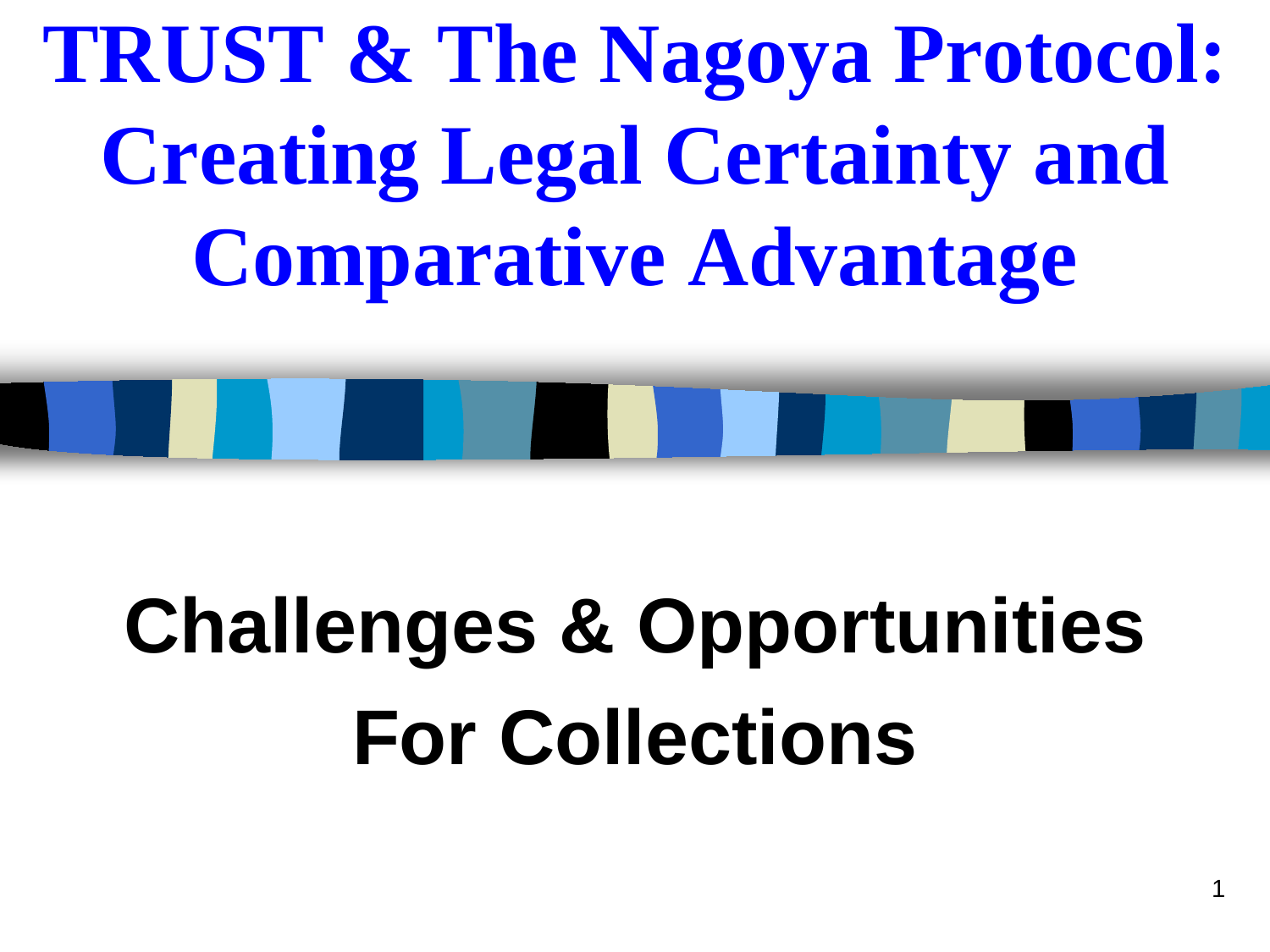### Presentation Objectives

To show how the Nagoya Protocol requires all governments to:

- Facilitate access to resources
- Provide legal certainty
- Ensure permit and contractual compliance

**Introduce collections as the bridge** between providers and users of microbials

**Indentify challenges opportunities and** comparative advantages of ex-situ collections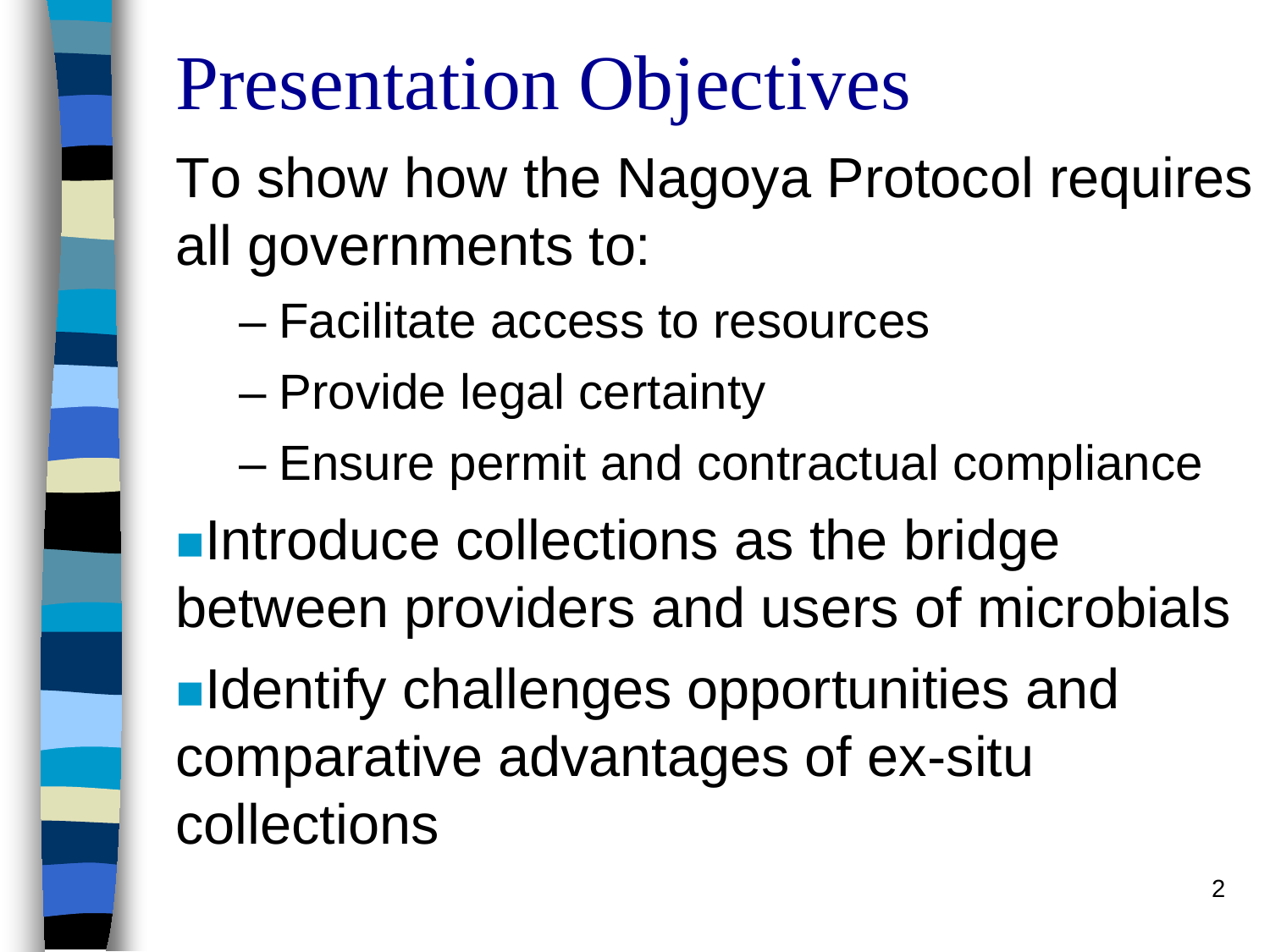**The Nagoya Protocol on Access to Genetic Resources and the Fair and Equitable Sharing of Benefits Arising From Their Utilization** ■ Signed by 92 Countries, – 50 ratifications

- & commences 90 days after the 50th ratification (16 so far)
- **Applies to In-situ and Ex-situ biological** material and associated traditional knowledge (TK)
- **Applies only to material within national** jurisdiction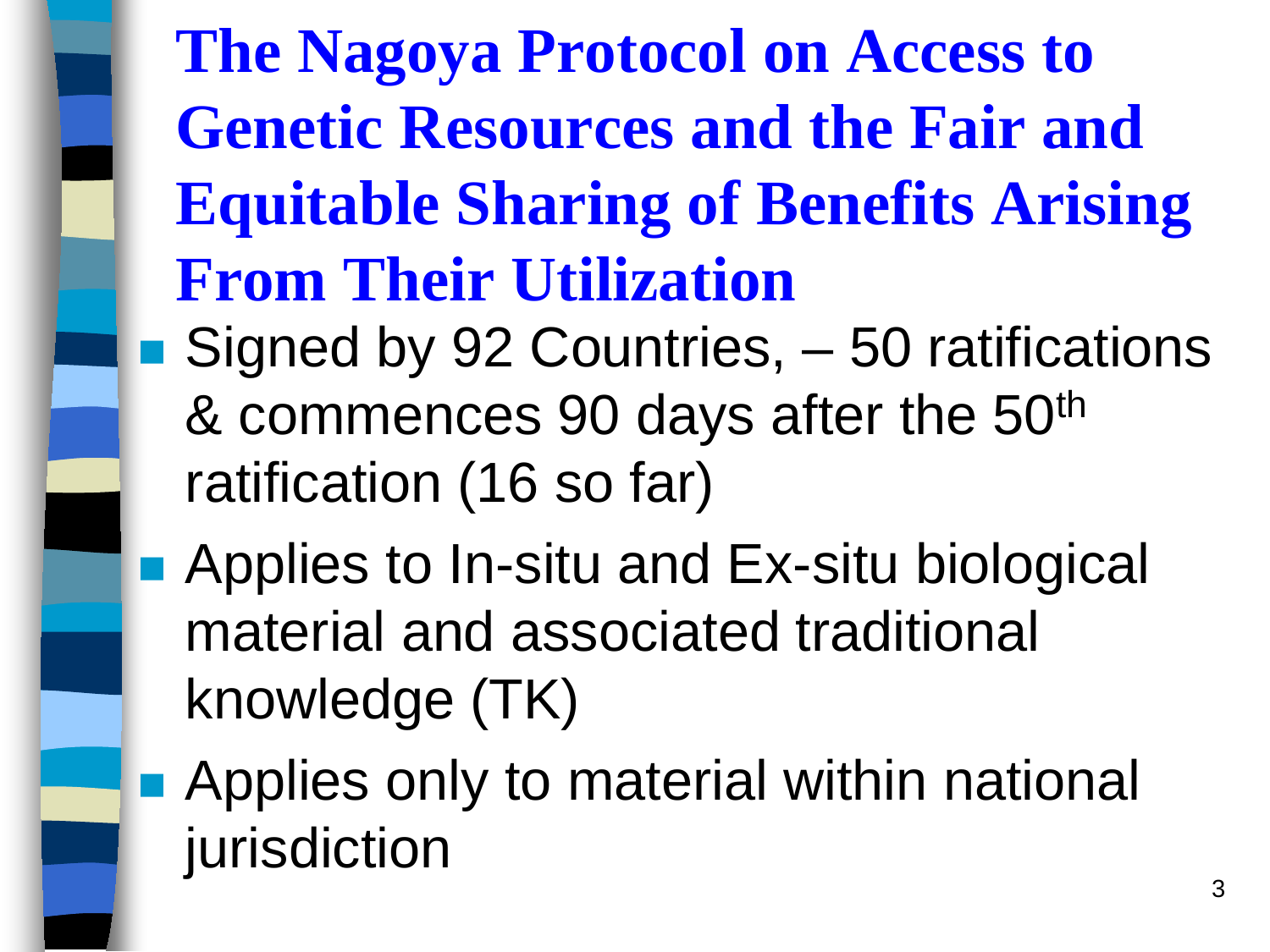### **The Nagoya Protocol**

**Expected to come into operation** as new international law by end of 2014

**All ex-situ collection managers** will need to understand how this new system affects them

**Changes the way business is** done in their institutions and creates opportunities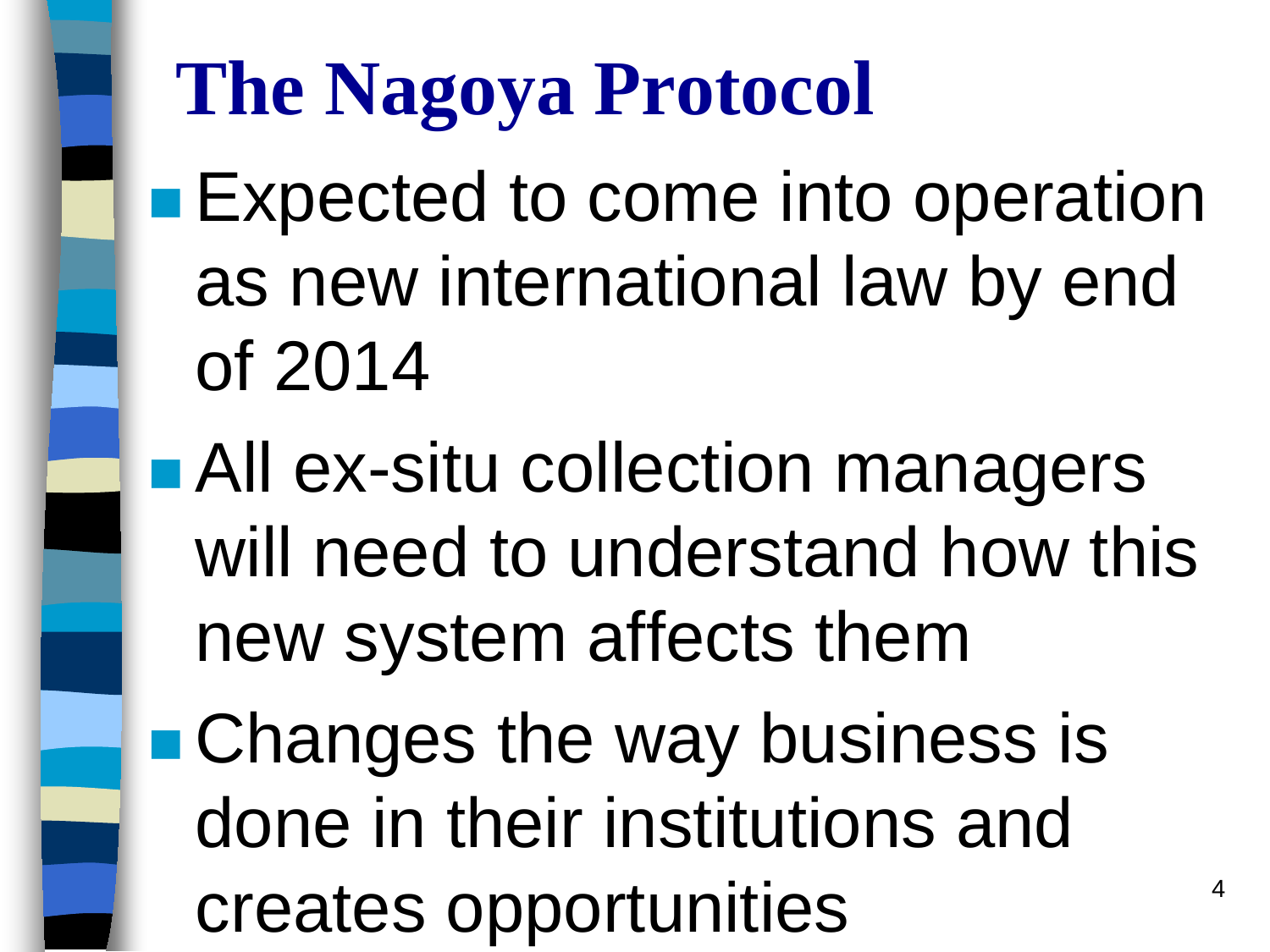### Institutions Involved in ABS:

- Companies undertaking R & D on genetic resources
- **Universities undertaking R & D on genetic** resources
- **Public and private research Institutes** undertaking R & D on genetic resources
- National and Private ex-situ Taxonomic collections
- **University and research Institutes'** biological collections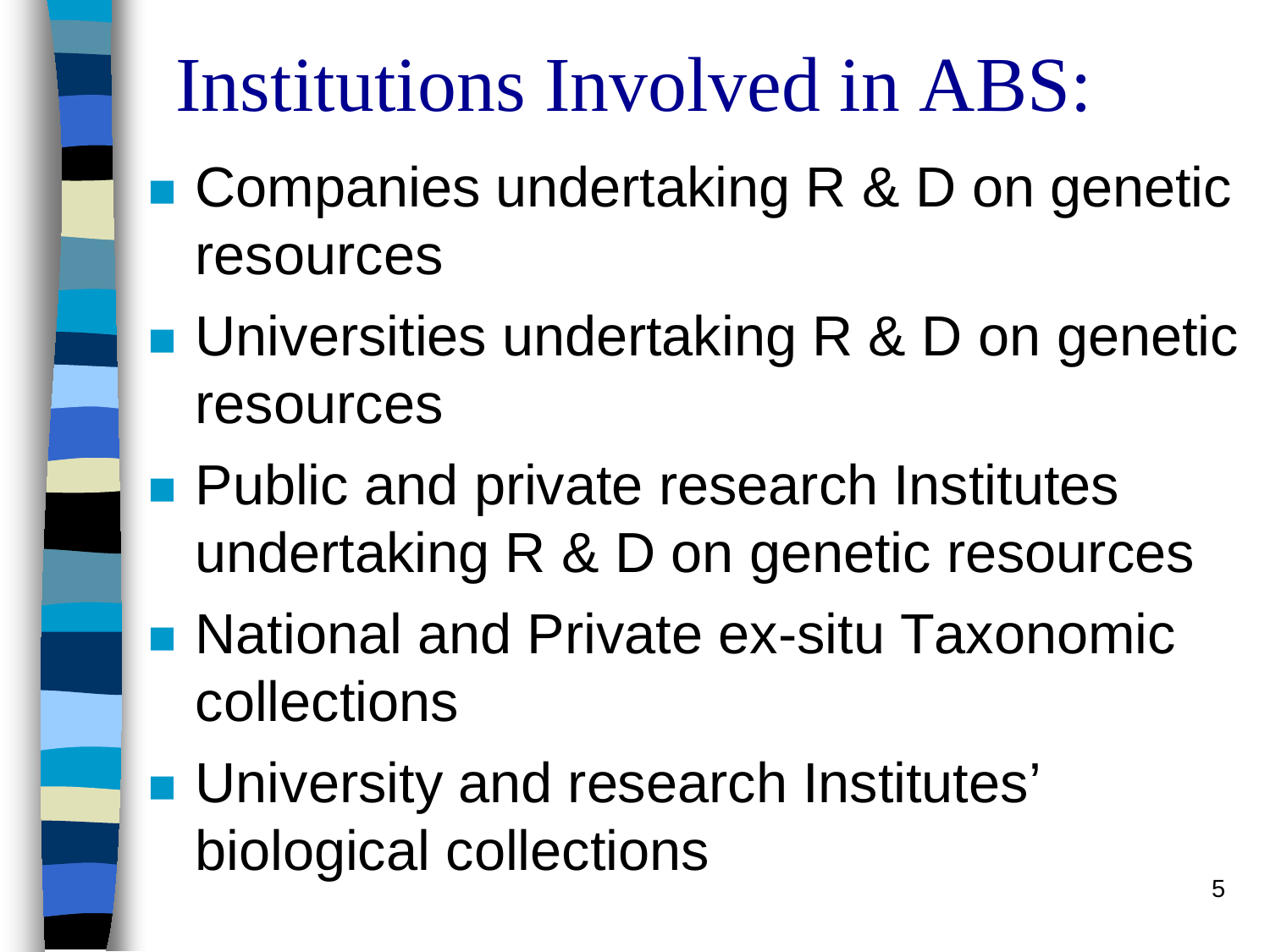### Nagoya Protocol- A reminder:

- **Exercise Creates first global research and** investment system in the use of genetic resources and traditional knowledge
- 6 years in Negotiation not perfect
- **Applies to material taken for research on** its genetic and biochemical make-up
- **Purpose ensure countries with natural** resources can reliably get a share in value created from those resources
- **Has no retrospective effect** 6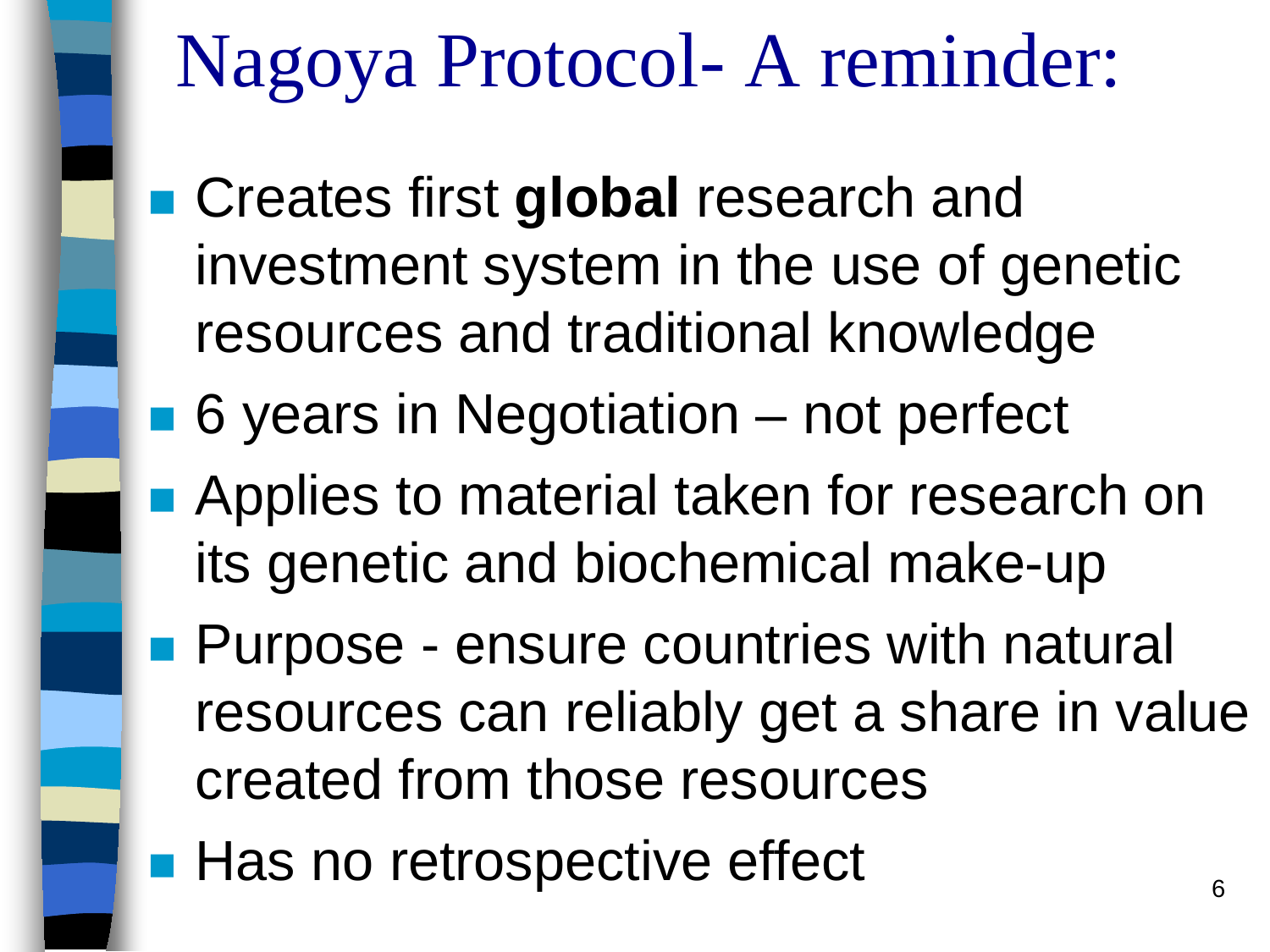### **Nagoya Protocol Remember: Does not cover**,

**Commodity trade - ie excludes** fishing, crops, lumber, grains, essences, wild harvest, e.t.c. & **Includes**:

**Provides for simplified procedures** for non-commercial research & health emergencies (Art 8)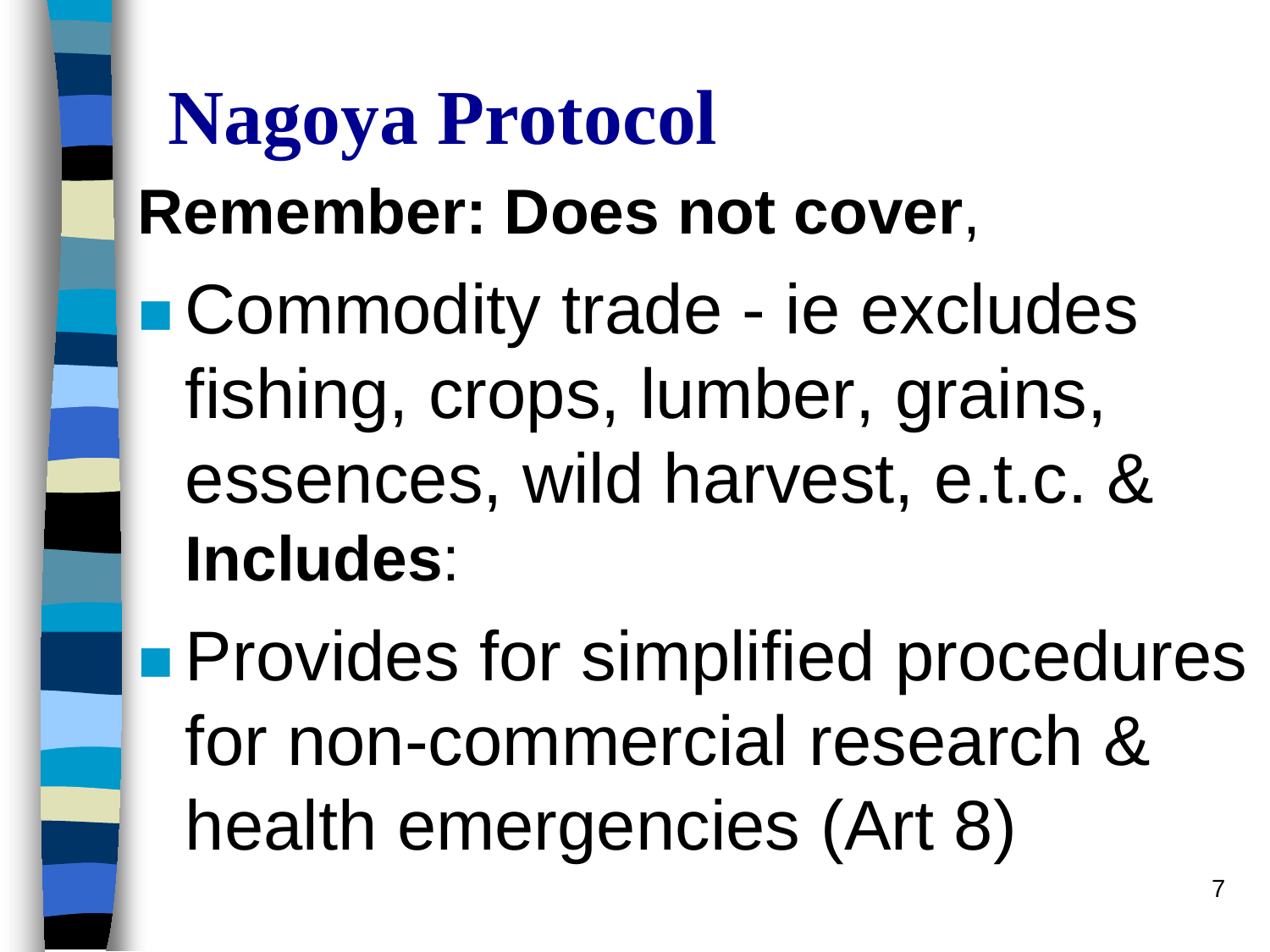### **Nagoya Protocol**

Valuable research products derived from Genetic Resources include different expense, timelines, likelihood & profitability:

- **Pharmaceuticals**
- **<u></u>Industrial Enzymes**
- **Biofuels**
- **Cosmeceuticals**
- **Nutraceuticals**
- **Climate adaptive organisms drought, salt,** temp etc
- **Limited only by imagination**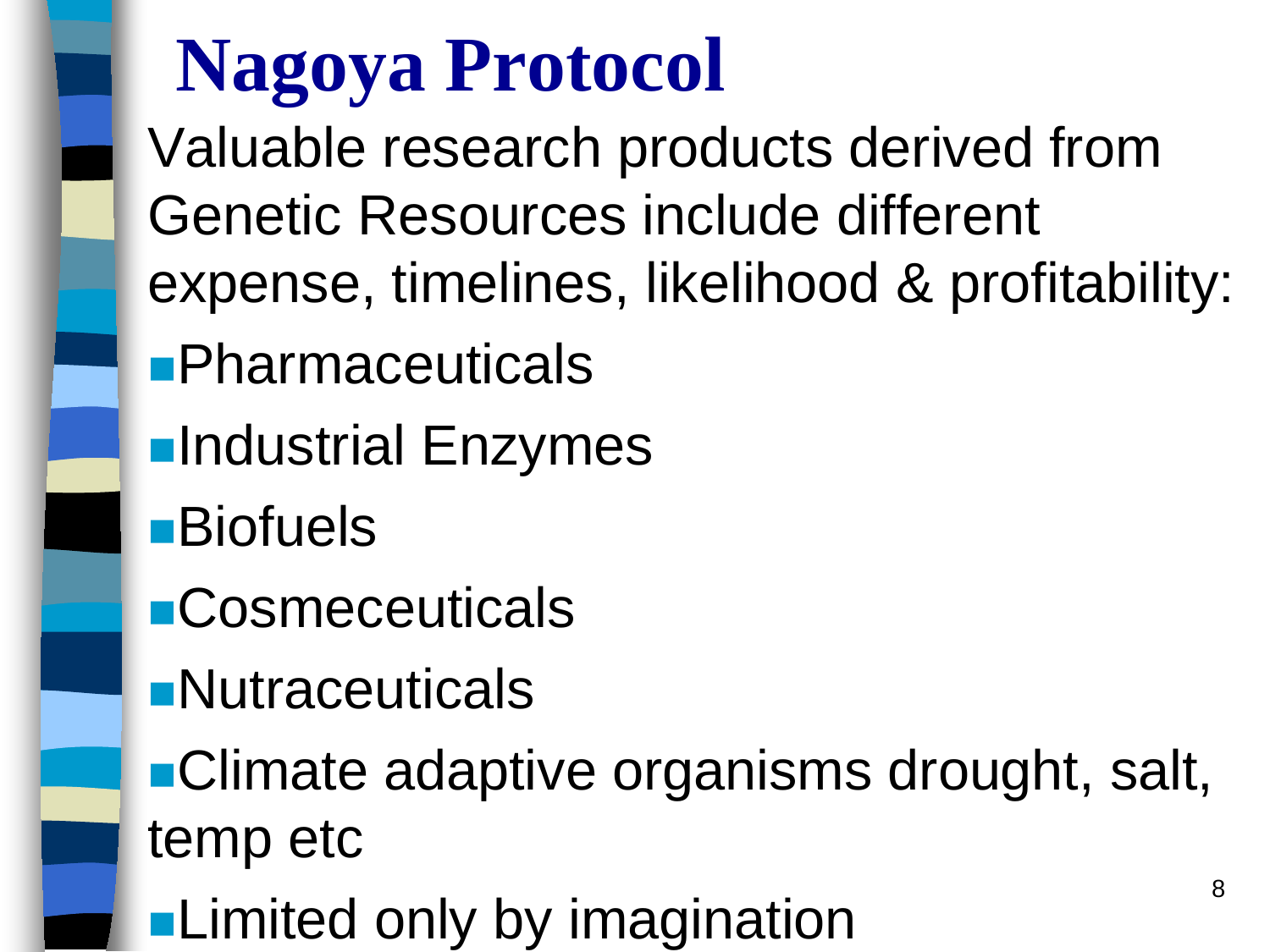### **The Nagoya Protocol: Principles**

### **Principles of ABS**

- States **must** provide access to genetic resources by their prior informed consent (PIC) and Contracts for sharing of benefits (Mutually Agreed terms – MAT)
- Legal certainty, clarity & transparency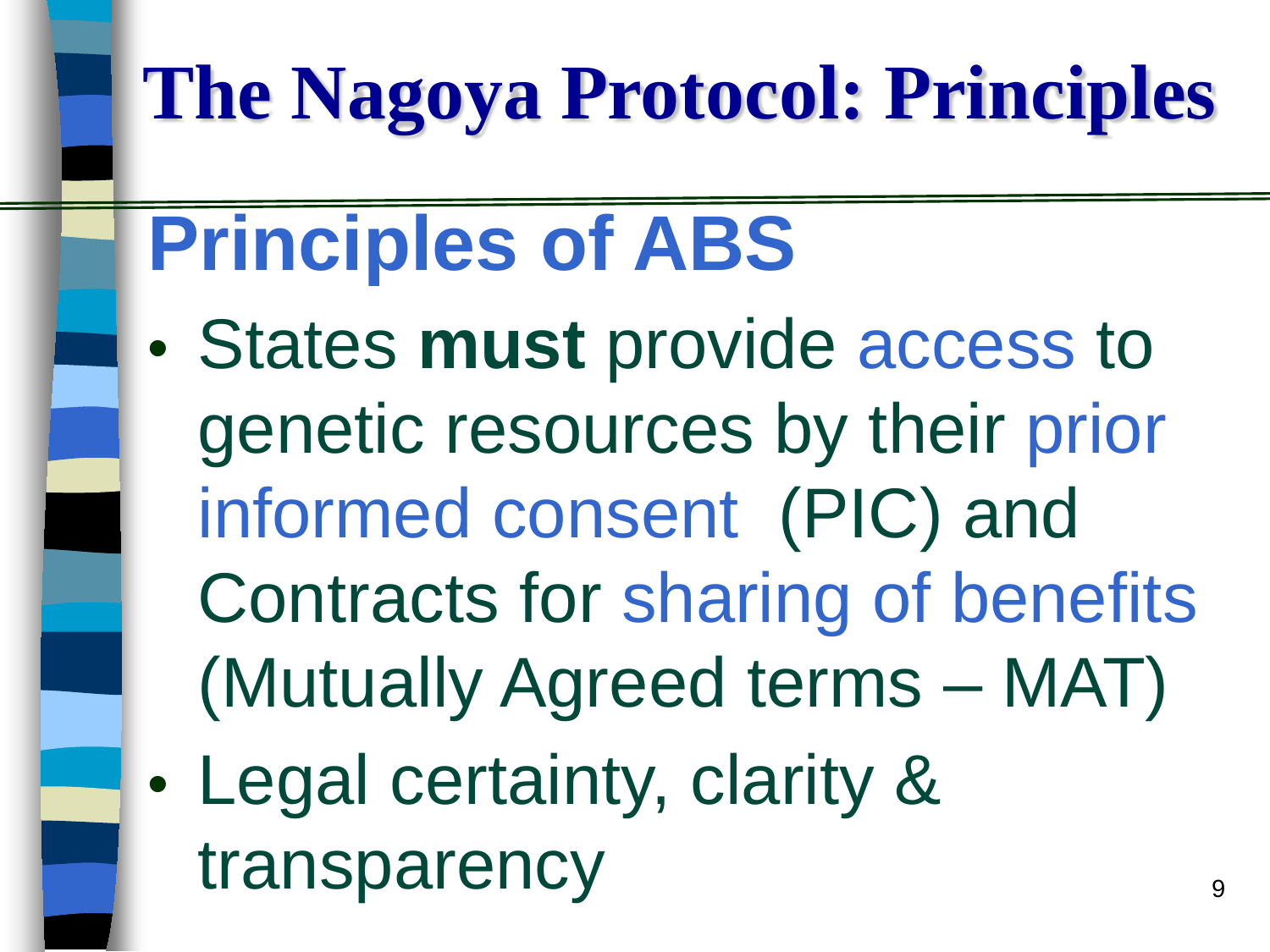#### **3 Core elements: 1. Access**

**National access systems must provide:** 

- Fair and non-arbitrary rules & procedures.
- Clear rules & procedures for PIC and MAT.
- Issuance of a permit or equivalent is evidence that PIC was obtained and MAT were established.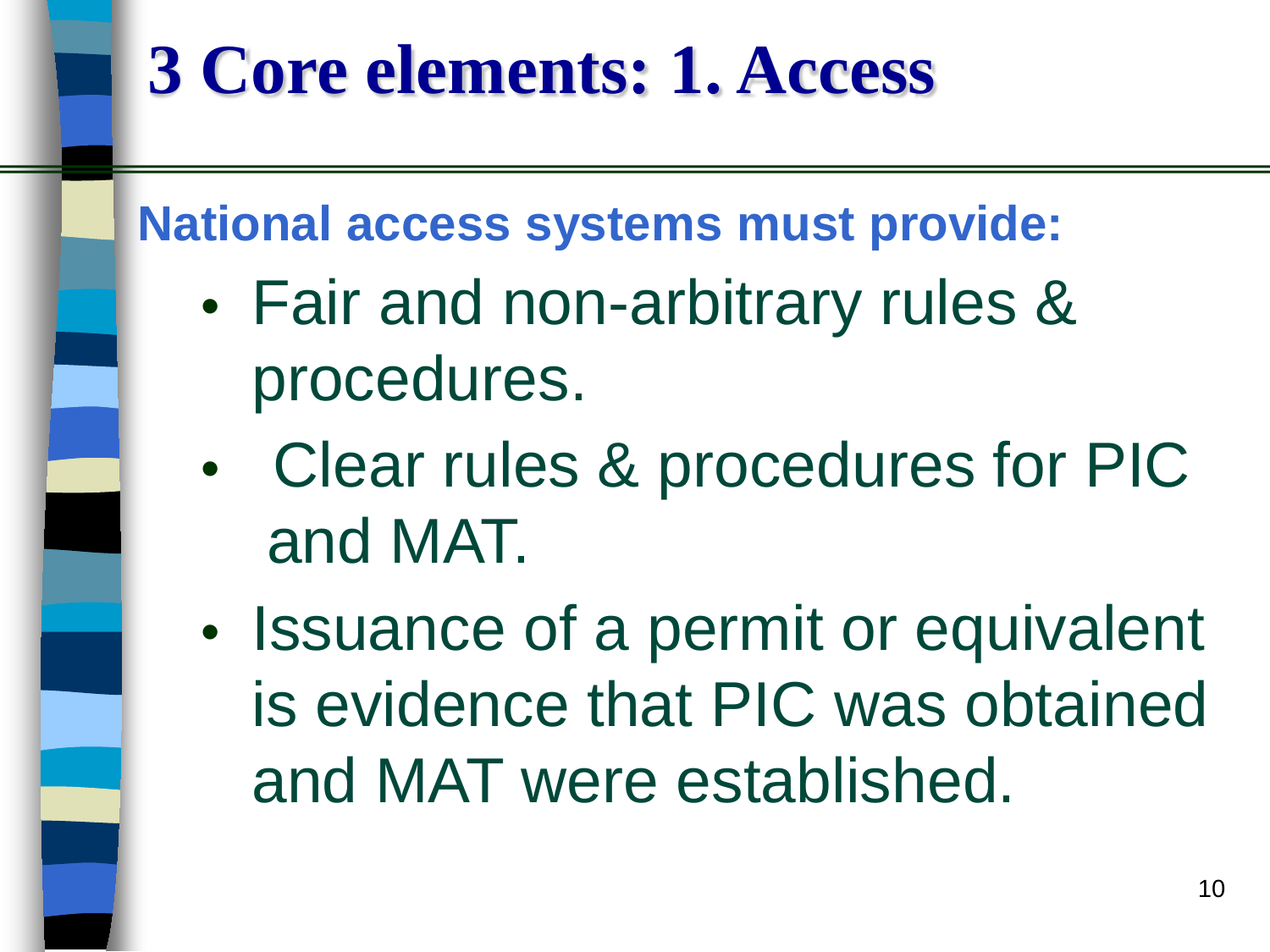#### **3 Core elements: 2 Compliance**

#### **National Compliance obligations:**

- ensure imported genetic resources are lawfully obtained
- ensure Benefit-sharing Agreements (contracts) are honoured
- establish 'checkpoints' where information about utilisation of genetic resources is obtained, and
- Support establishment of model contract clauses, standards and best practices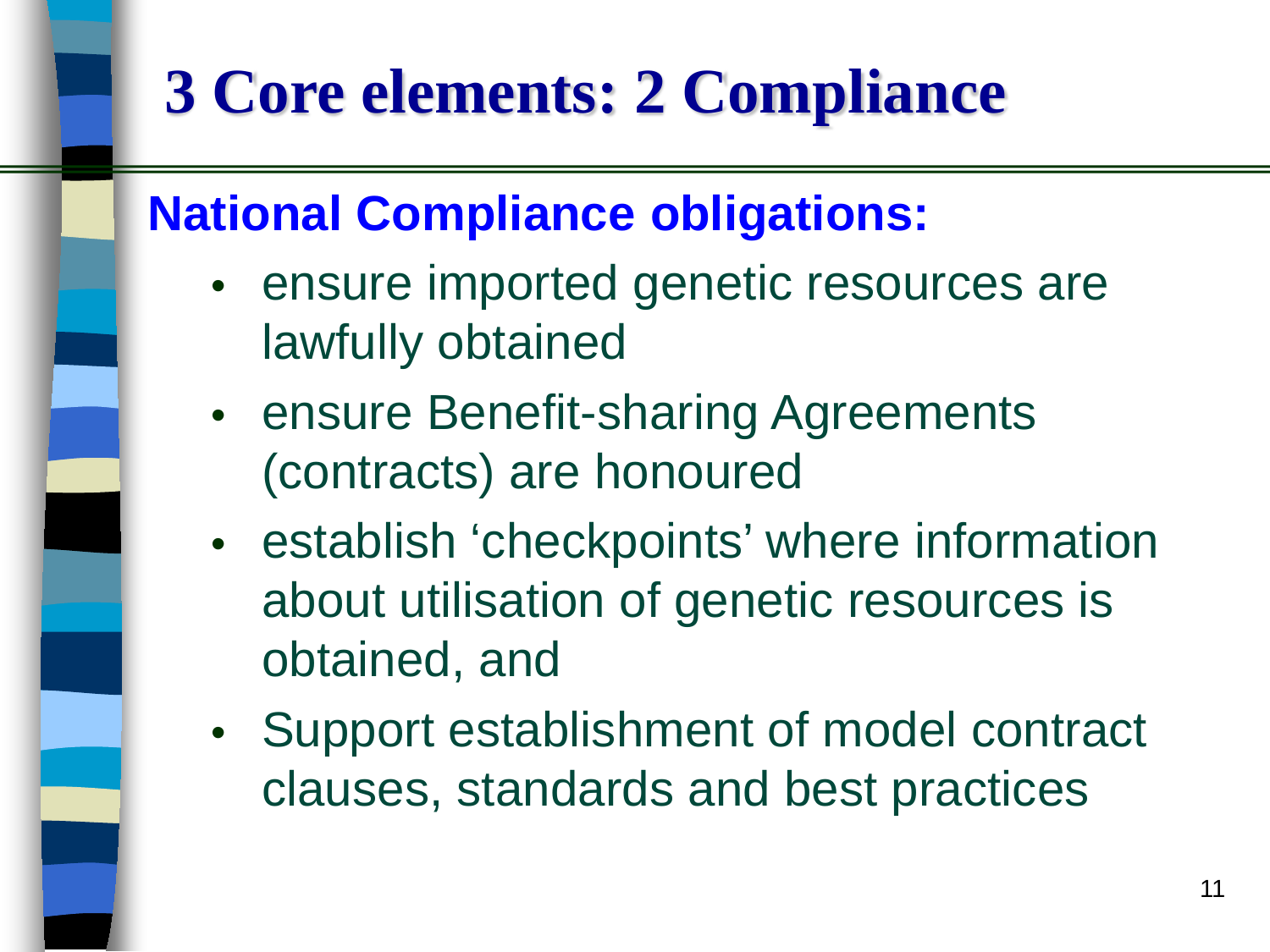#### **3 Core elements: 3. The Internationally Recognised Certificates of Compliance**

- Permit issuing country lodges a copy (or certain minimum information) with the ABS Clearing House Mechanism
- This then becomes an *Internationally Recognised Certificate of Compliance*
- The information on the ABS CHM is public & **allows for electronic verification of Permits and provenance**
- Certificates verify imported material lawfully obtained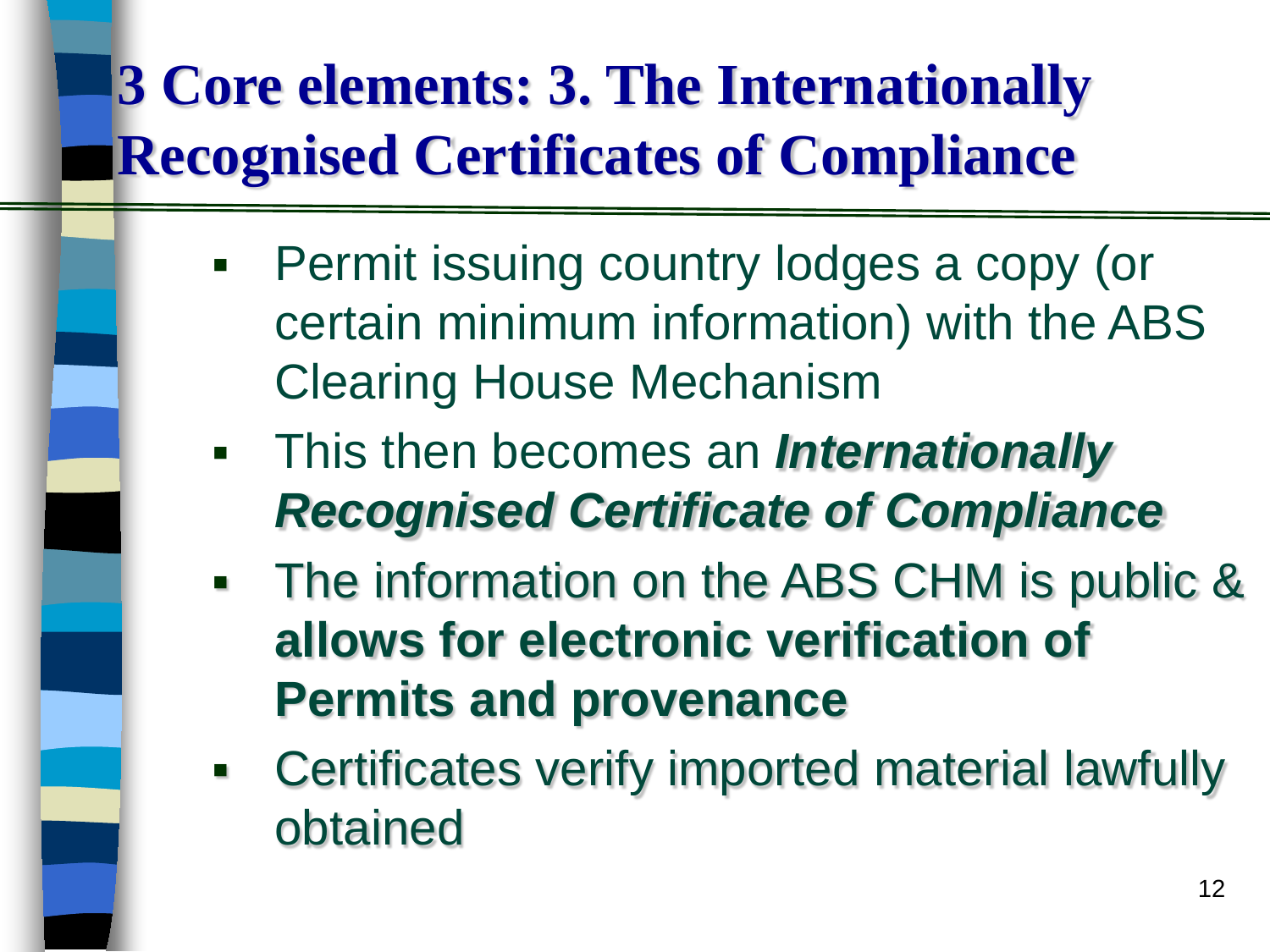### **3 Core elements: 3. Certificates of Compliance:**

- **Establish legal certainty and reduce risk** for collection managers, research partners and investors
	- –Eliminate counterfeit Permits
	- Make **Biopiracy** unprofitable: the more valuable the resource, the greater the value of a Certificate
	- –Free provenance and resource use information for  $BRCs$  13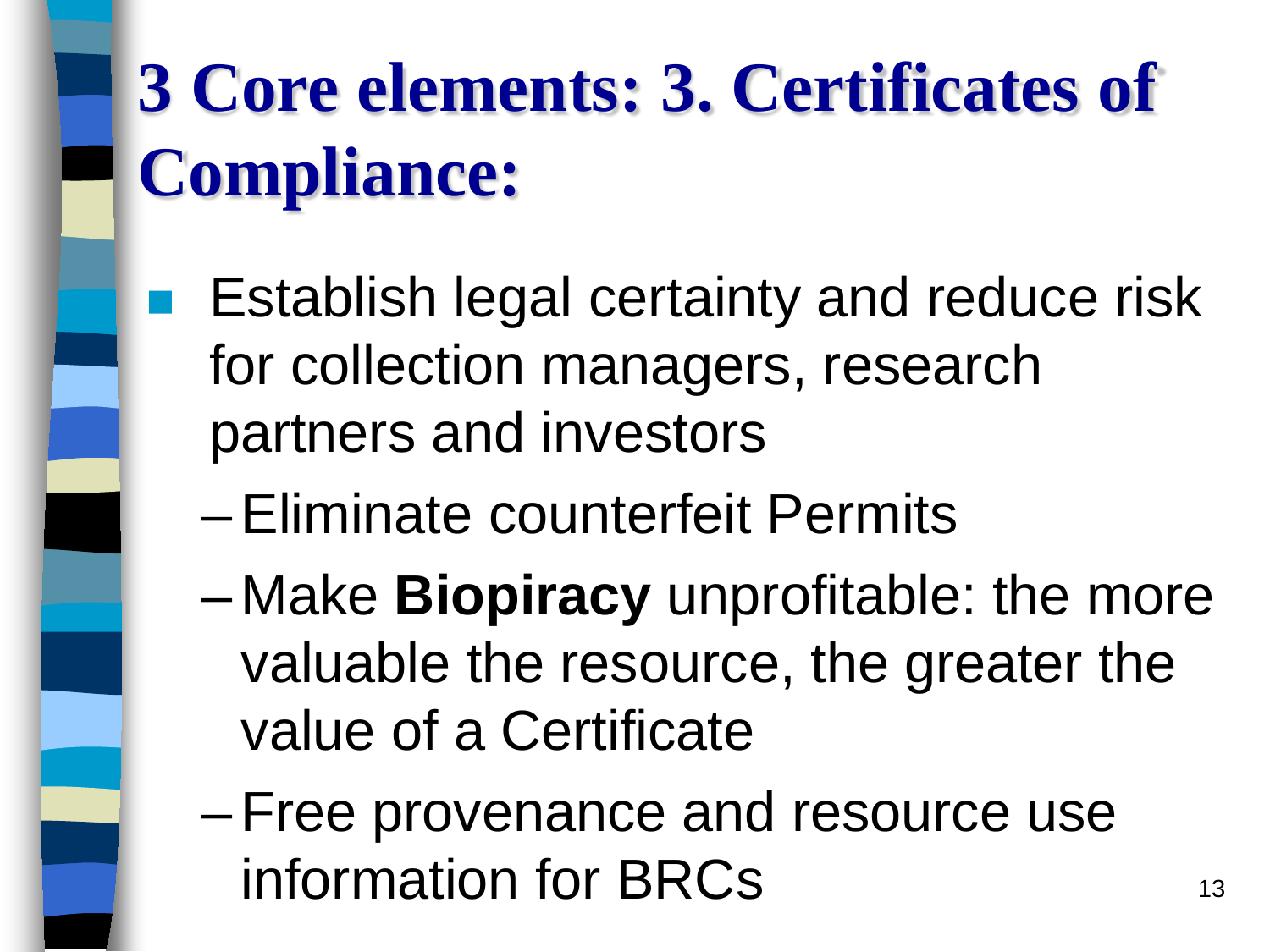#### **Certificates of Compliance**

- Reduce admin costs (free)
- Create a permanent 'Insurance-copies'
- Are the basis for monitoring and securing compliance
- Simple way of disclosing source and PIC and MAT in Patent applications
- Creates a unique identifier that goes along the research and development chain
- Can be linked to deposits lodged with International Barcode of Life Reference Library and BRCs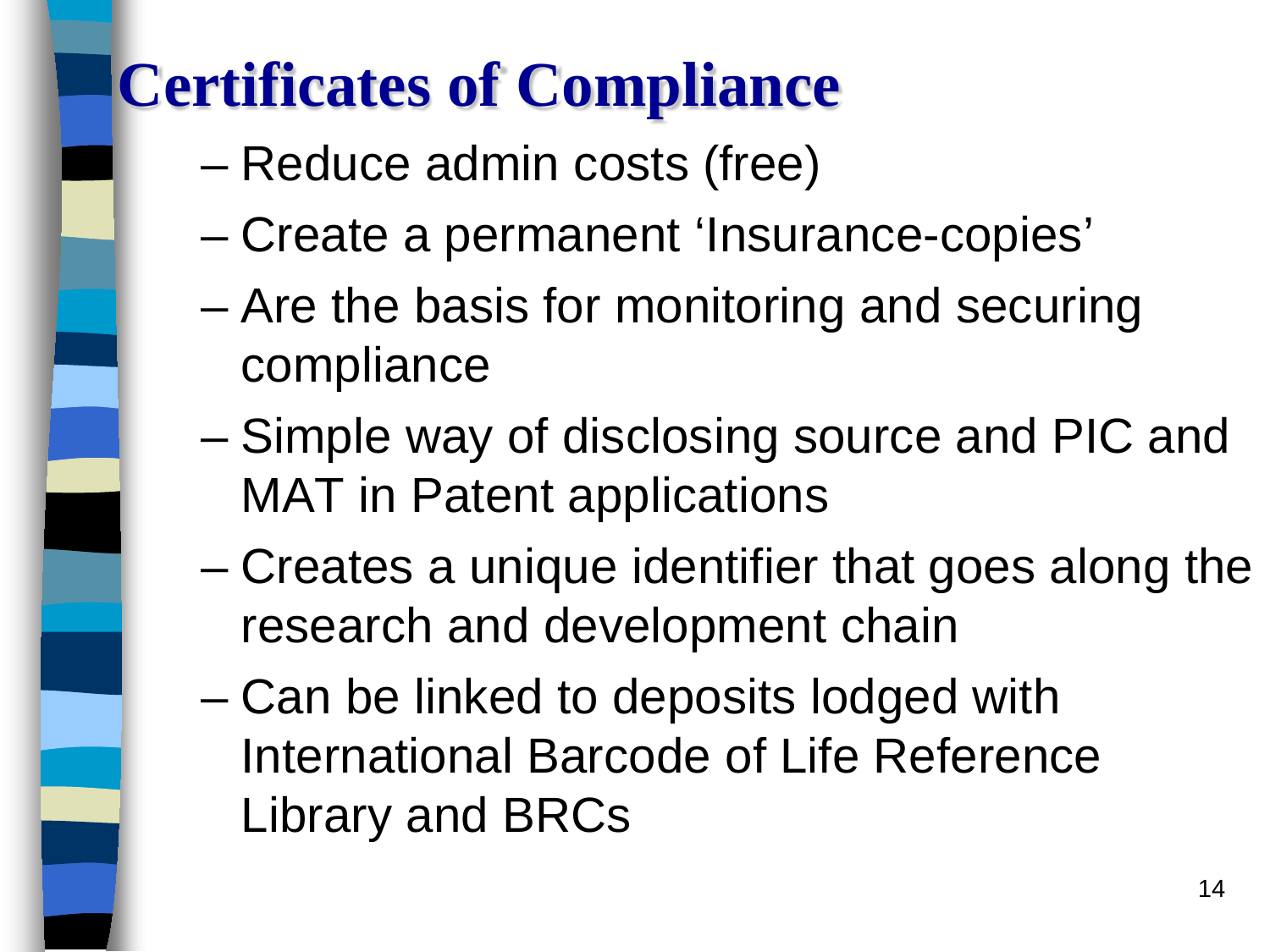## NP Article 8-Special Considerations ie simplified procedures

- **Inserted at request of research and the** Taxonomic community
- 8(a) Obligation to enable simplified access procedures for non-commercial research
- 8(b) Pay due regard to health emergencies, consider rapid access to both GR and benefit-sharing including access to treatments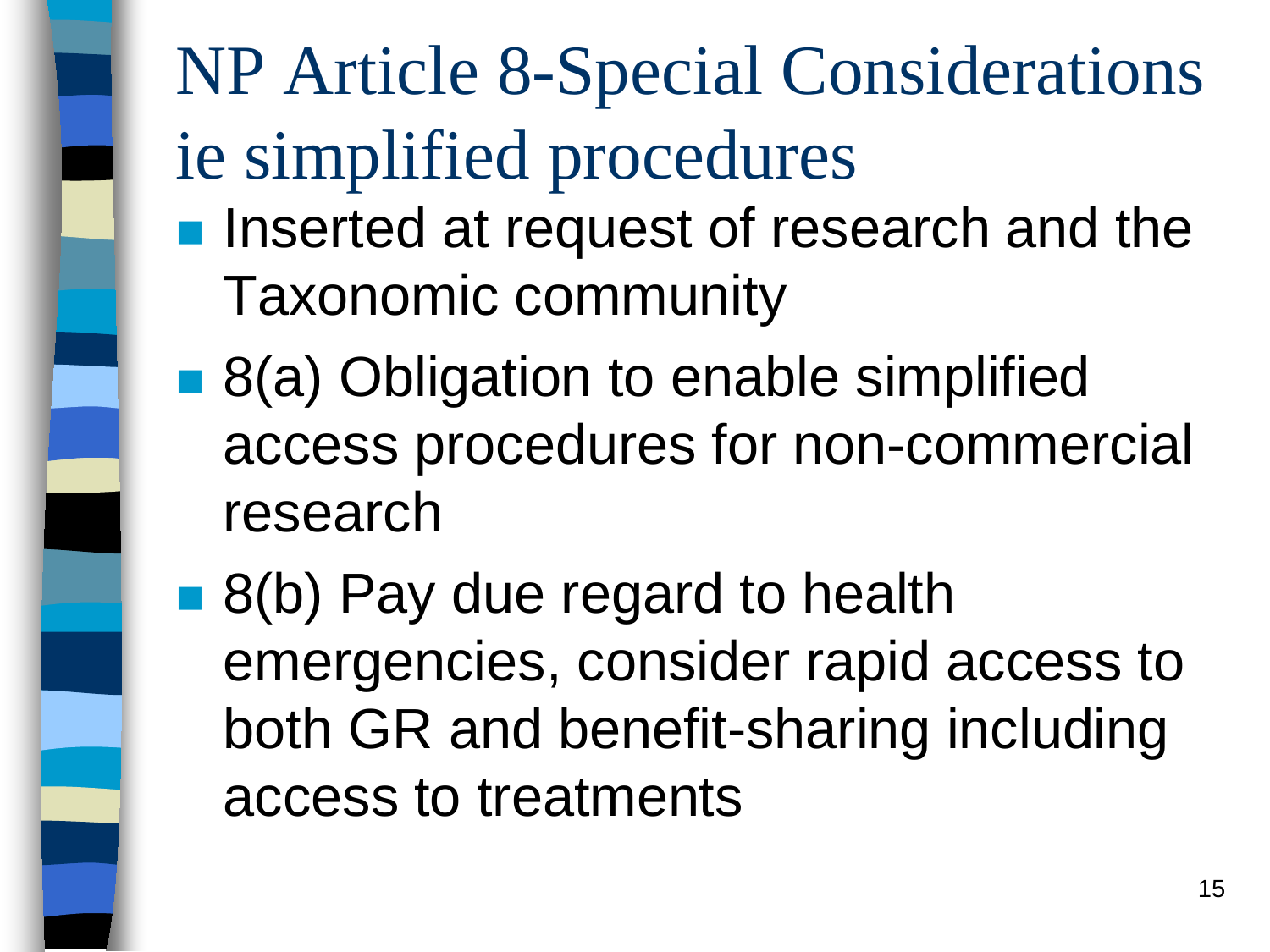### Non-Commercial Research Simplified system 6 Common elements: 1.Intent is non-commercial R & D on GRS (ie not intended to make a profit) 2.Permission of provider 3.Duplicate sample lodged with public Taxonomic institution 4.Research results provided or published 5.No 3rd party transfer without provider permission 6.Obligation to negotiate MAT if **intent**

changes eg serendipitous discovery 16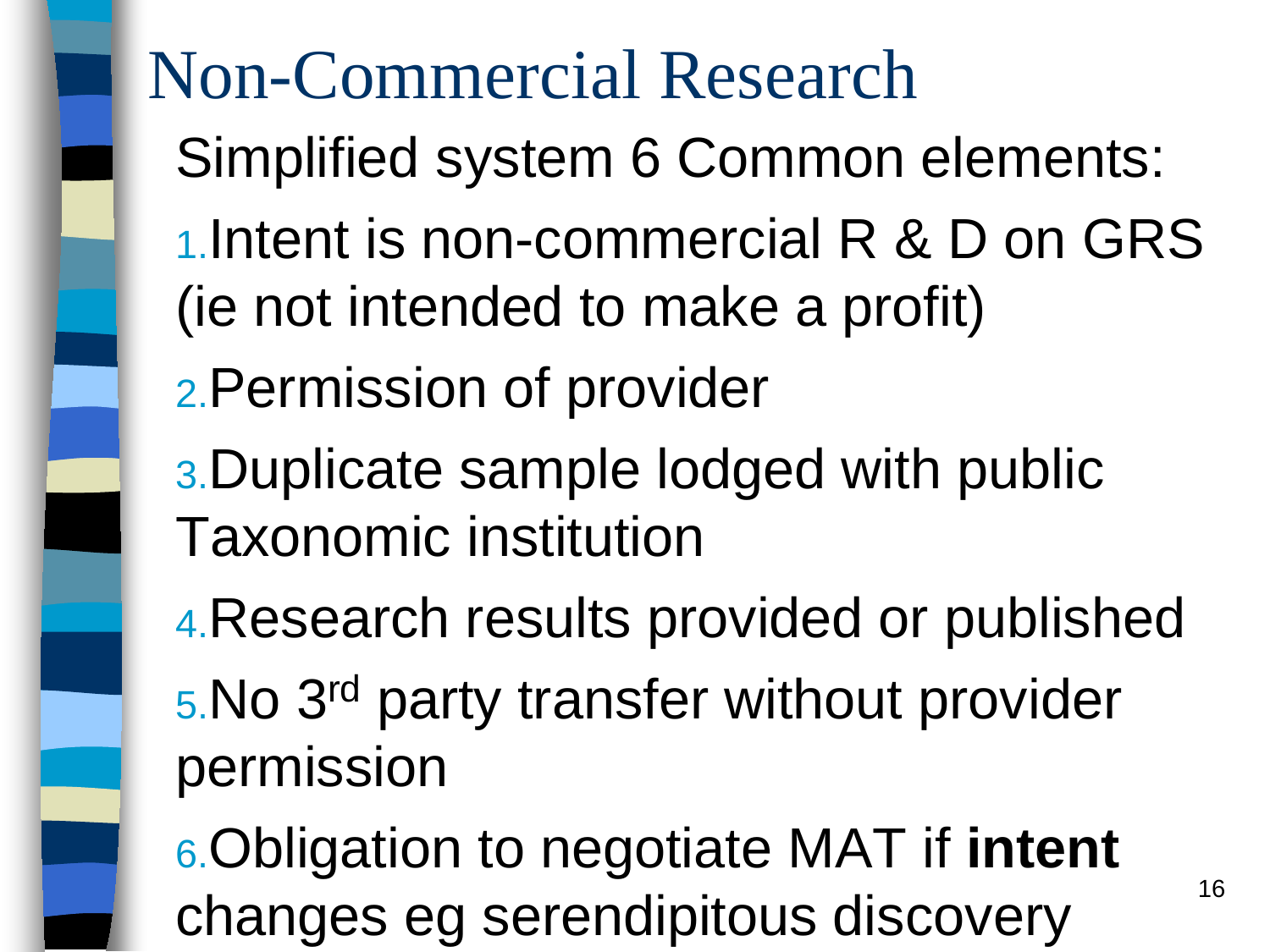

### **Nagoya Protocol - 8** Operational Steps

- 1. Responsible country issues Research Permit
- 2. Permit contains reference to obligation to share in benefits (as agreed)
- 3. Permit registered in SCBD Montreal and creates an *internationally recognized certificate of compliance*
- 4. All countries are required to ensure Permit material imported is utilized in accordance with original Permit 17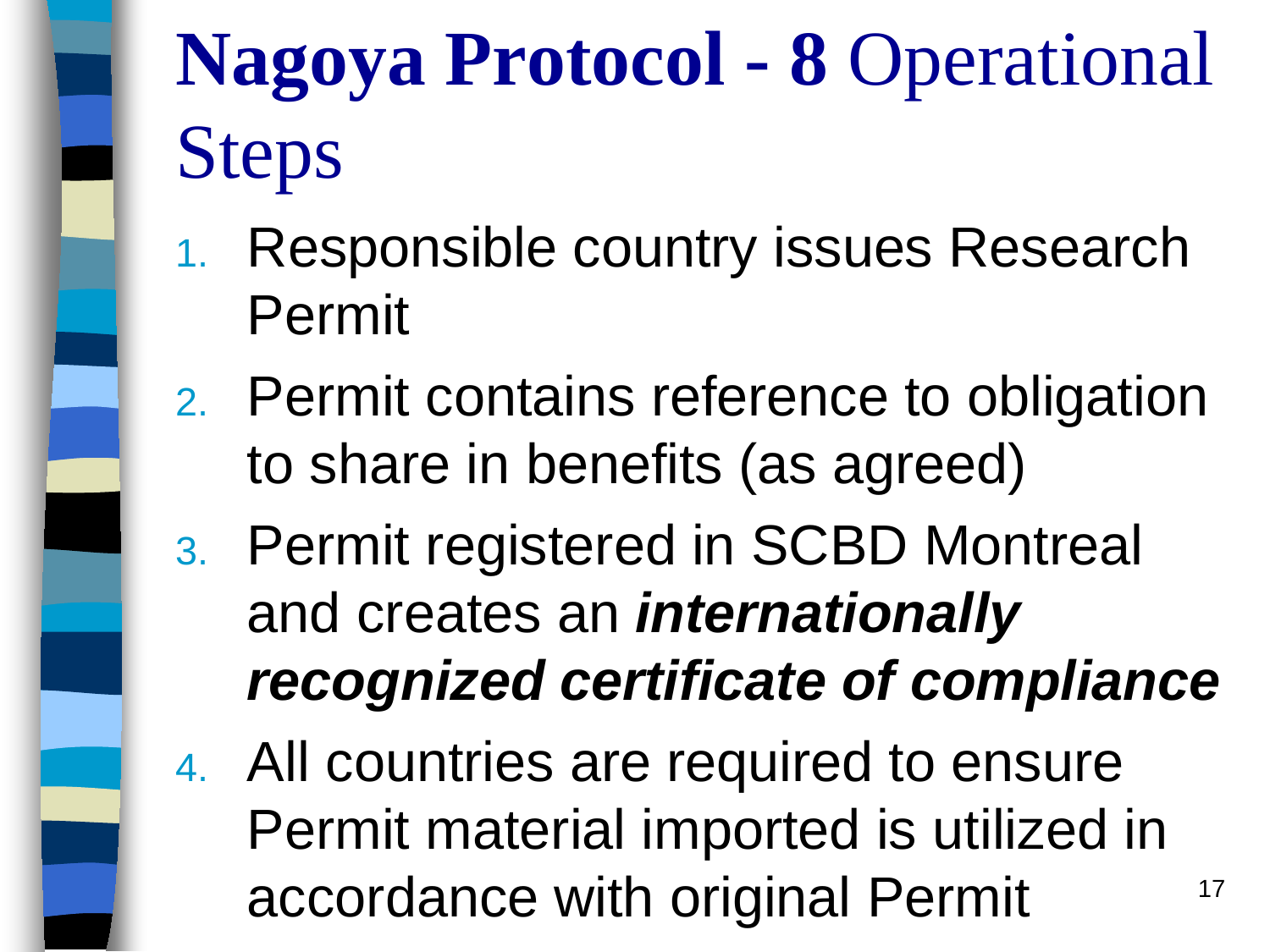

### **Nagoya Protocol-** Operational Steps

- 5. User complies with permit and contract
- 6. Benefits flow in accordance with contract
- 7. Government checks compliance with permit and contract terms
- 8. International Certificates are proof of lawful access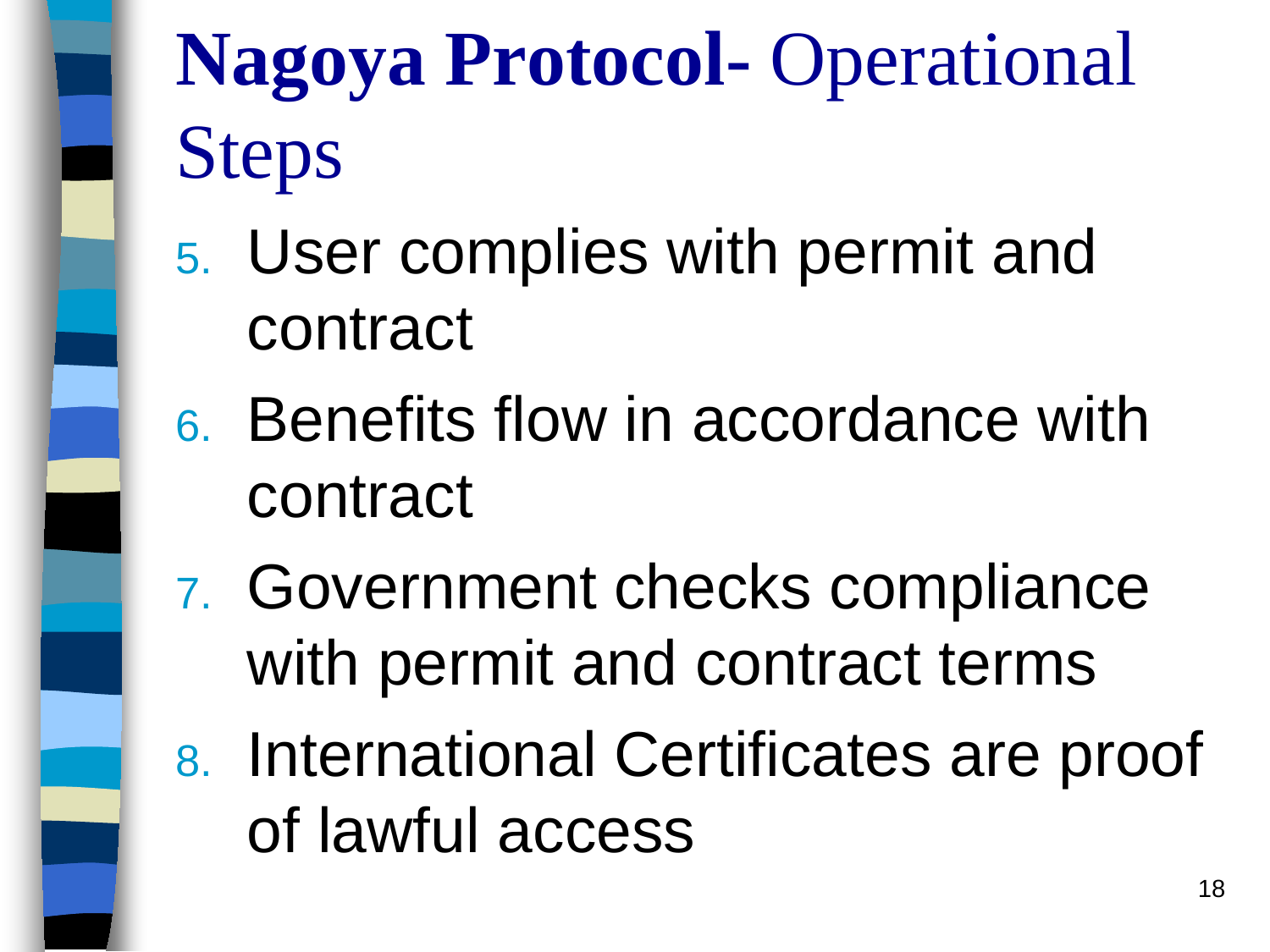### Culture Collection Challenges:

- Align best practice and procedure with NP
- **Align with CC existing IP system role**
- Consider outcomes of WIPO IGC on TK GR & Folklore
- Consider growing national disclosure of source rules (18 Countries)
- **Integrate physical and digital transfer of** organisms or parts
- Make best use use of Compliance Certificates 22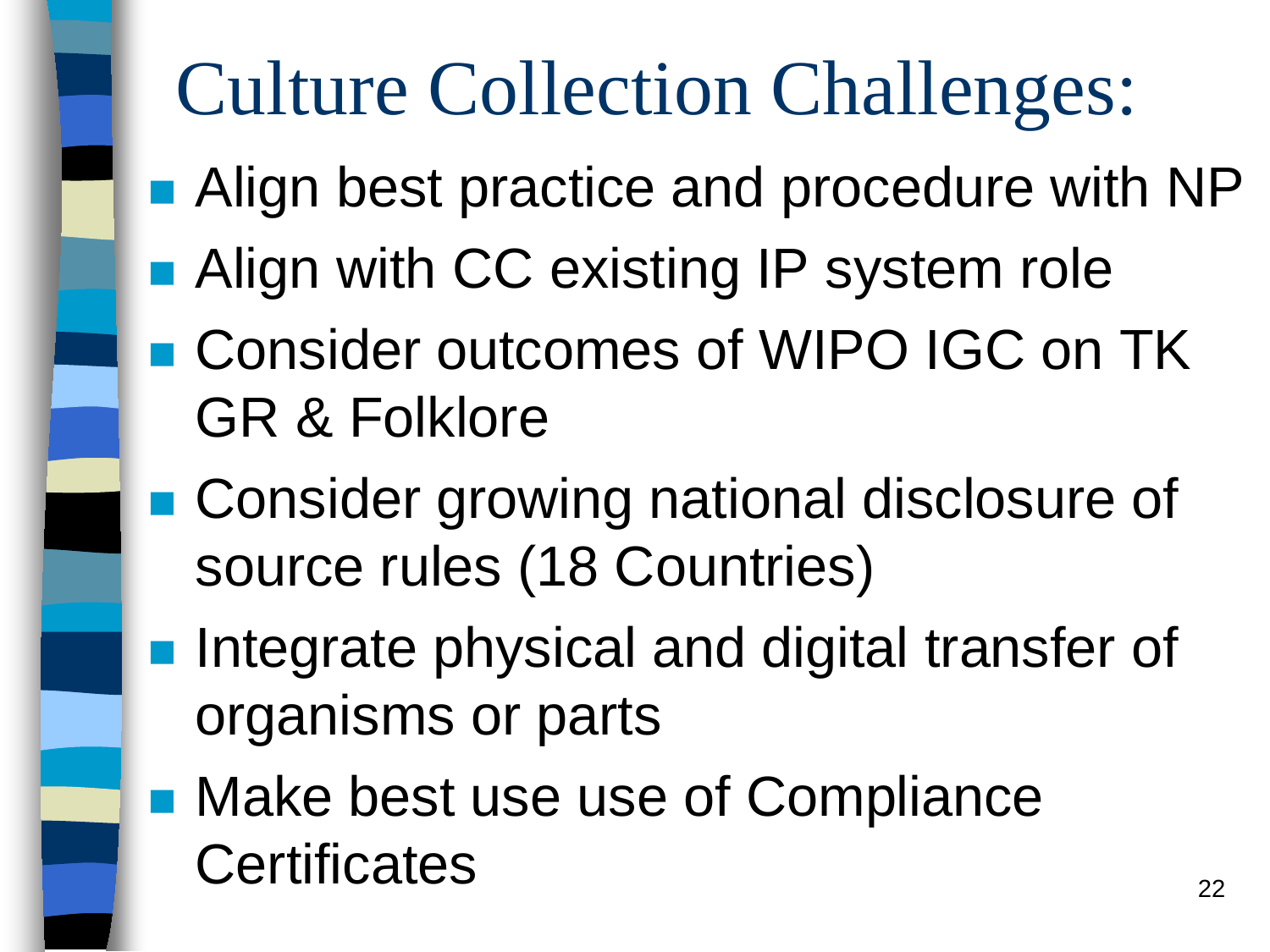### Culture Collection Challenges:

- **Align culture collection practices with** other best practice codes eg AUTM MTA Industry codes and MTAs
- **Take advantage of simplified procedures** article (Art 8),
- Get national governments to nominate Culture Collection standards and rules for international recognition under Art 19 & 20
- **Obtain support from stakeholders eget** researchers, industry, governments and environment groups 23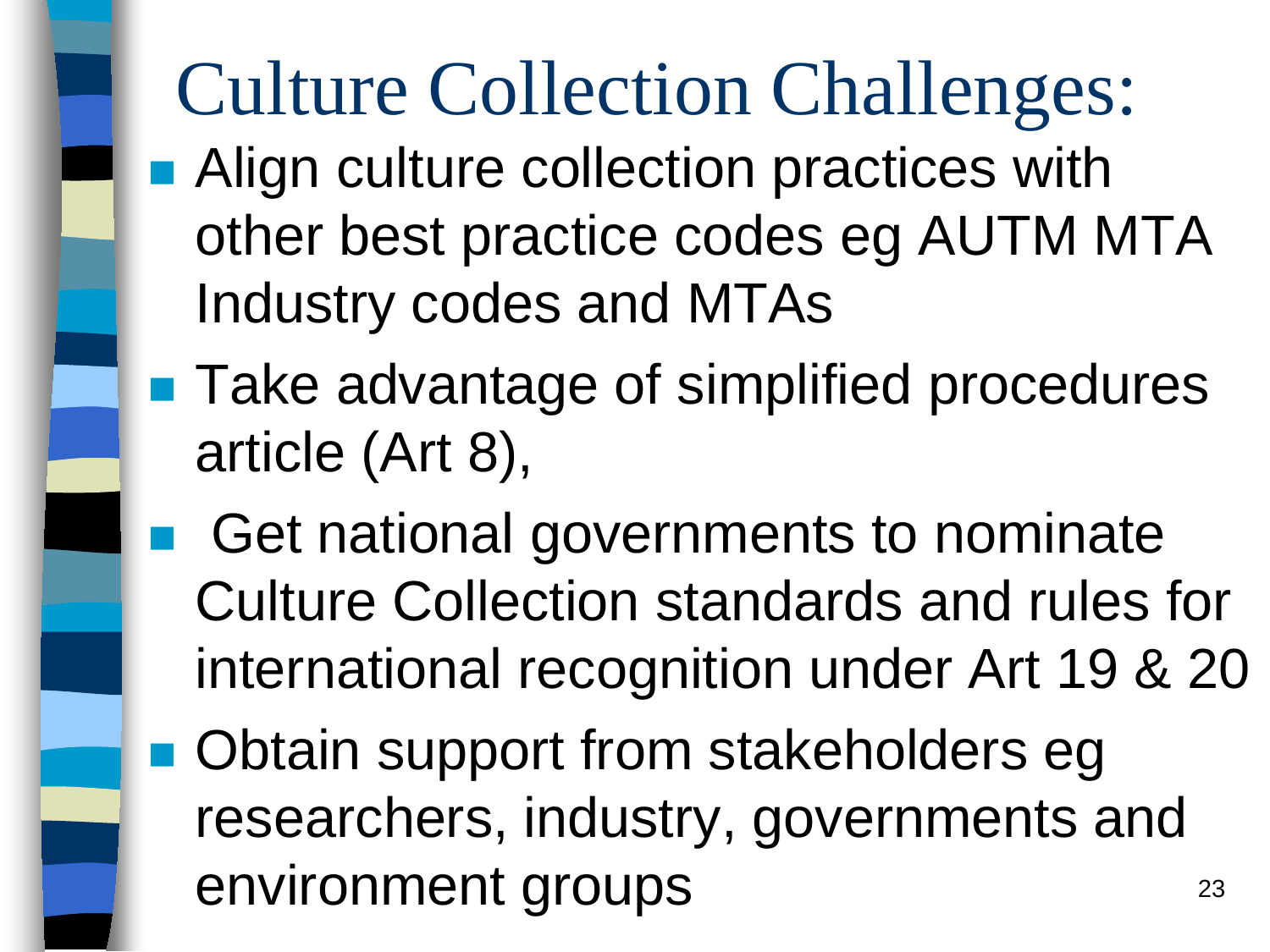### Ex-Situ Collection Opportunities

- Impact of Bayhe–Dole Business Model favors ex-situ collections under the NP
- **BRCs now central to R & D on GR**
- **NP** ratification creates comparative advantages for BRCs
- **Ex-situ collections already have IT** infrastructure system & MTA experience
- **Increased profile with governments and** industry
- **Obtain improved public funding**
- $\blacksquare$  Make BRC model central to NP  $^{24}$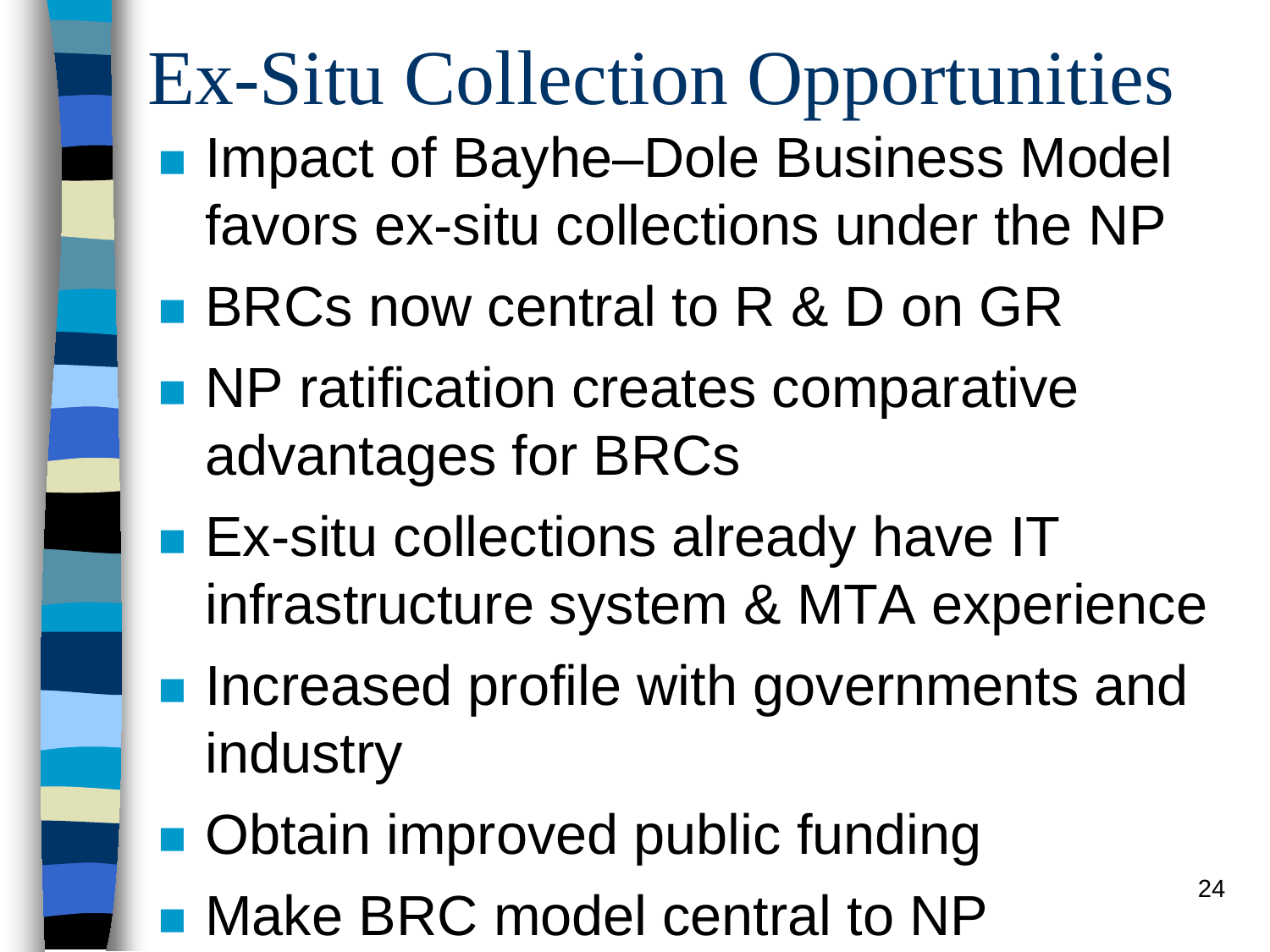### Ex-Situ Collection Opportunities

- Reduce transaction costs further through IT
- Reduce regulatory burden by using NP *International Certificate* infrastructure
- Create comparative advantage over private, non-NP compliant ex-situ collections
- **Obtain early adopter advantage by** building on existing culture collection and BRC infrastructure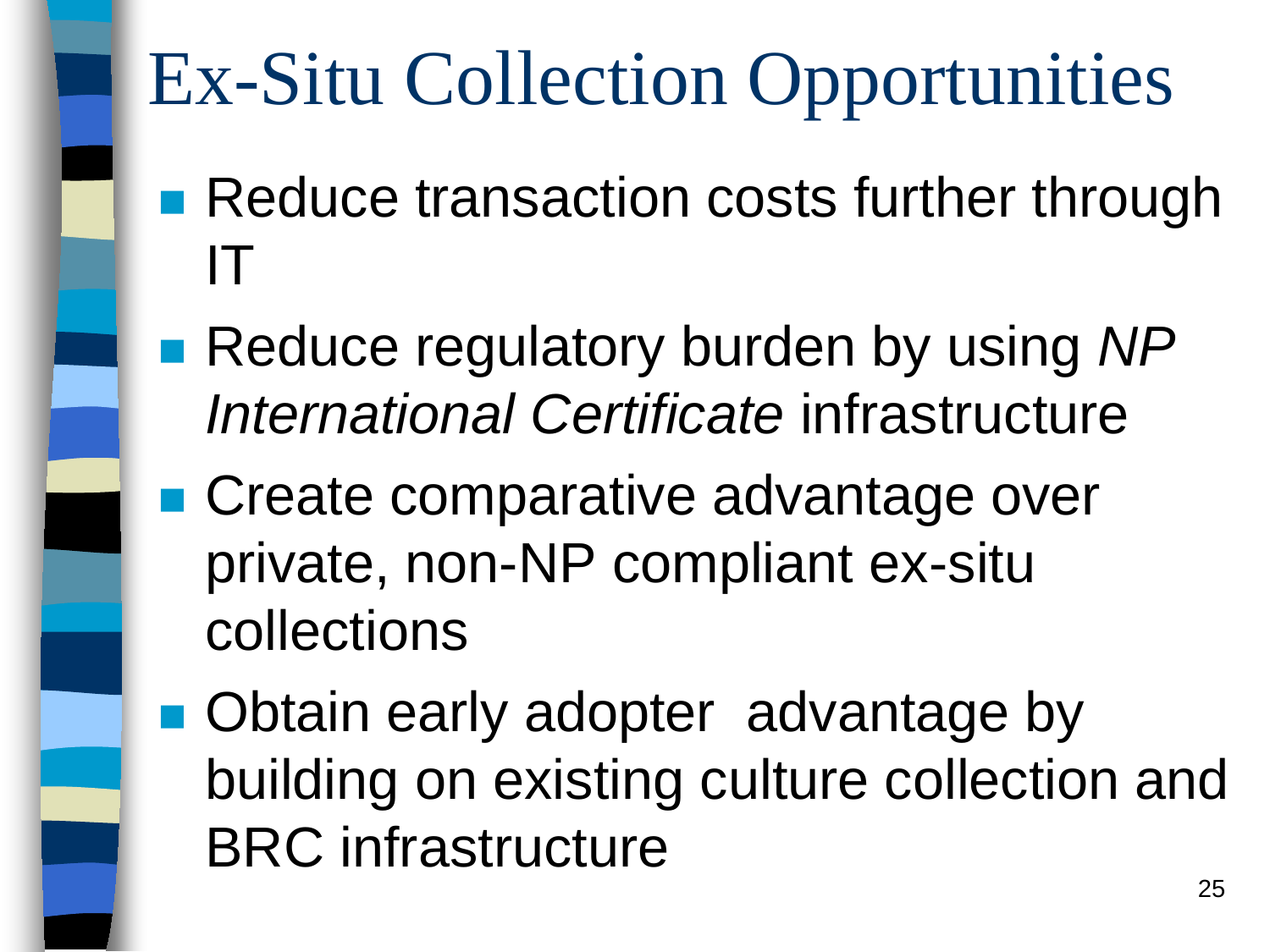### Ex-Situ Collection Opportunities EU Draft regulation

- **Presented to European Parliament in 2012**
- Committee Report 1 May 2013
- **Legal obligation on users to to undertake** 'due diligence' to determine that they have obtained GR and Associated TK in accord with provider country requirements.
- **Penalties apply for failure to do so**
- **Nullet 10 Form basis of international standard for** developed countries.
- **Final Step: goes to EU Council** 26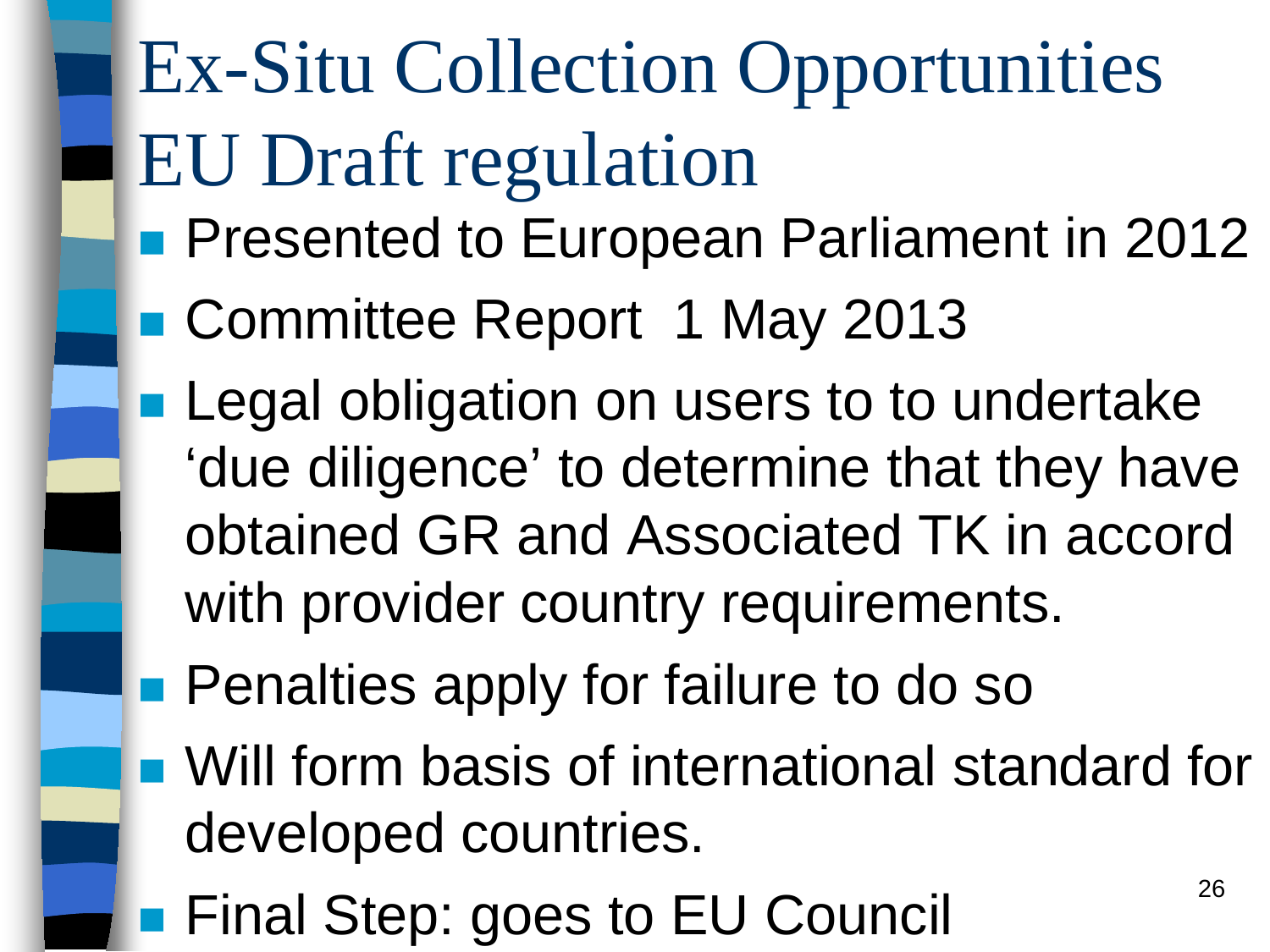Ex-Situ Collection Opportunities EU Draft regulation

EU Register of Trusted Collections

- Extend concept so that all World Federation of Culture Collections could be registered
- **n** consider using the revised best practice standard to seek EU registration & CBD-NP endorsement of its Standards and Best Practices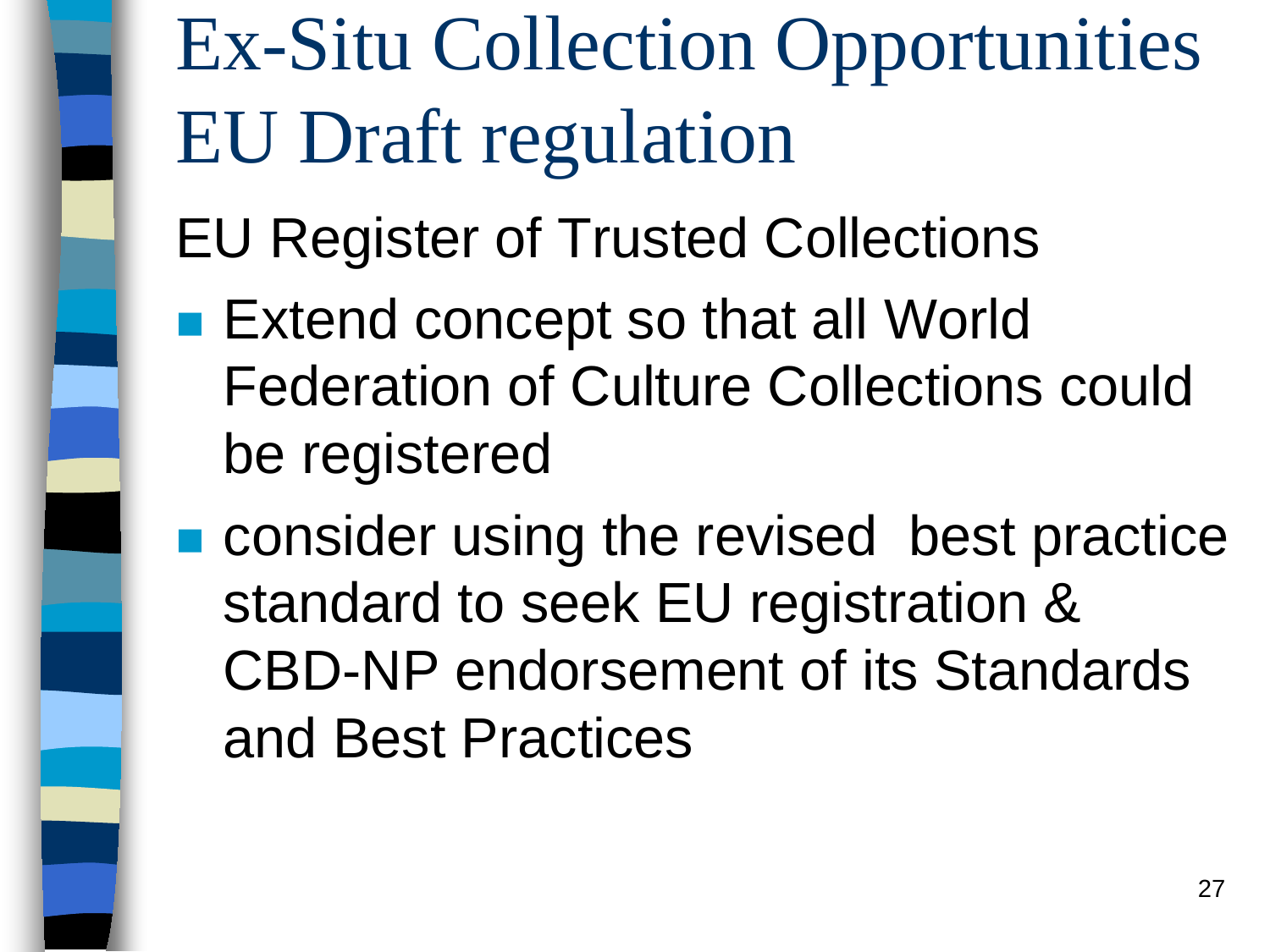### NP Implications

- Culture Collection managers must be aware that countries implementing the Protocol will introduce or amend existing ABS Laws and policies - including their own countries'
- **All countries will introduce compliance** measures - including their own countries'
- **Internationally recognised standards for** the movement of samples will become a key element of facilitated research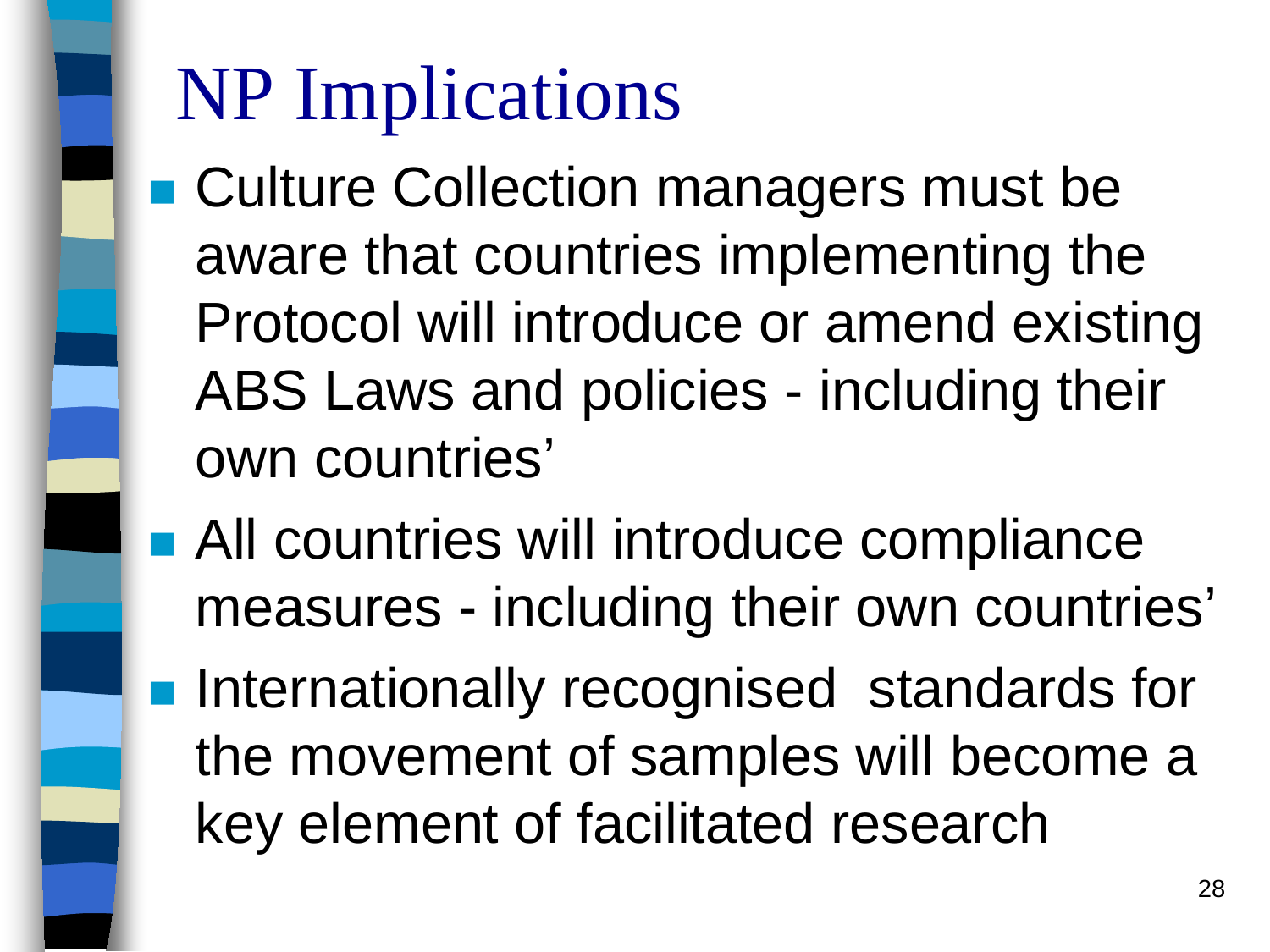### NP Implications

- **E** Culture Collection Managers must check that post-Protocol material deposited is lawfully obtained & used
- **Ensure researchers honor permit** conditions and agreement terms through the MTA
- Where possible, sight *International Certificates* and quote identifier in MTA
- **Users quote identifier in IP applications** and publications - as required  $29$